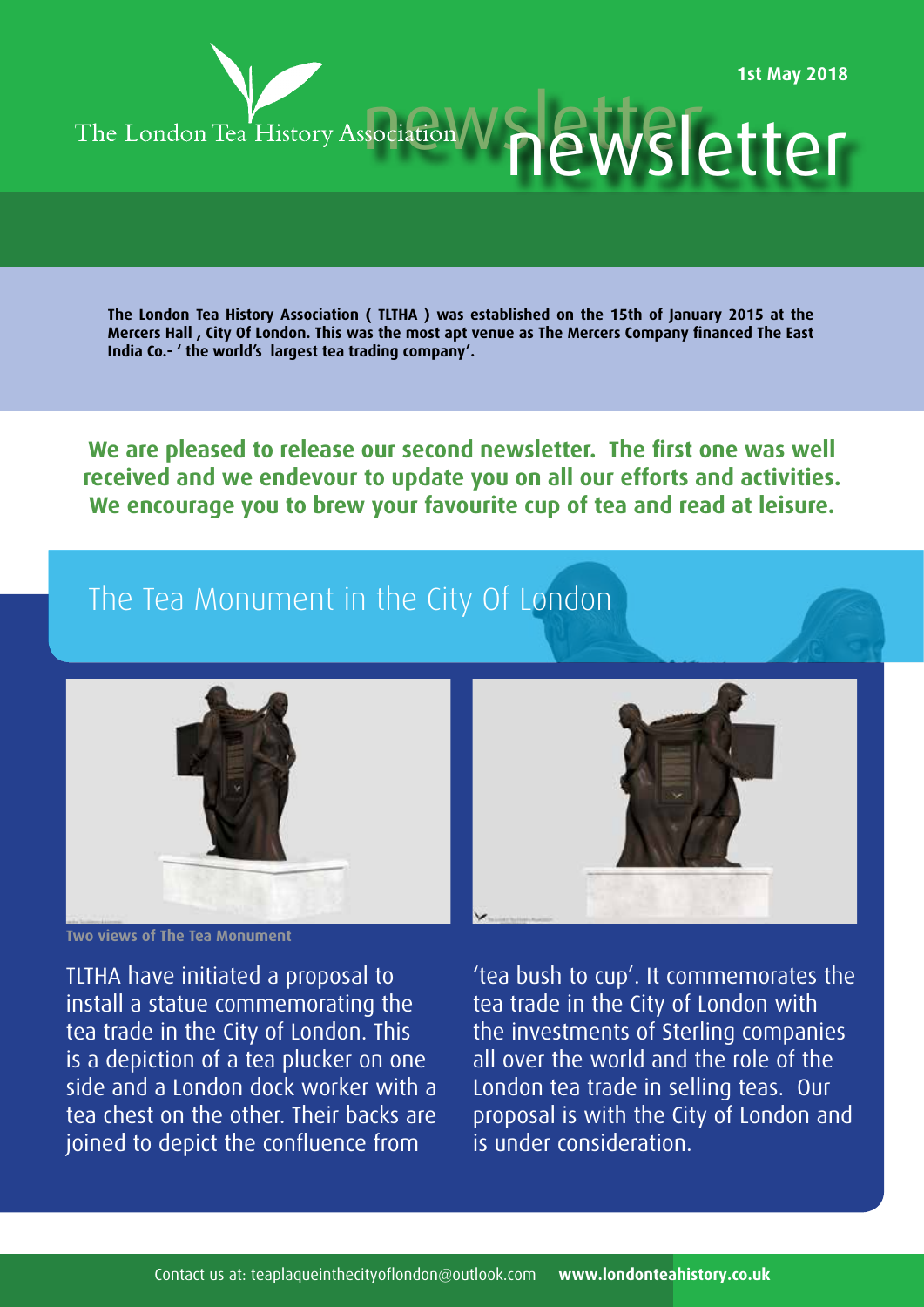# Plaque No. 3 installed at 'The Tea Building' Shoreditch, London

The Tea Building was built in 1931-33 for the iconic<br>Lipton brand of Allied Foods Ltd. The building Lipton brand of Allied Foods Ltd. The building was originally built as a bacon factory but was then used to pack tea for much of its life. The building had offices on the ground floor with a checking & dispatch department. Several buildings were merged together and from the late 1930's it was used to pack tea. Today Lipton is a household name all over the world carrying the message of Sir Thomas Lipton (nicknamed Sir Tea) who entered the tea trade in 1889 and invented slogans such as 'Direct from the Tea Gardens to the Teapot' . A plaque commemorating the tea trade and the building has been installed.

**The tea building. Our plaque is on Shoreditch Road**



### TLTHA Board meet at 'The Priory House Tea Rooms' in Dunstable



**TLTHA Board & Ian Gibbs , Chairman of International Tea Committee at the at the exhibition** 

The TLTHA Board met at 'The Priory House Tea Rooms' in Dunstable which is in Bedfordshire. An exhibition entitled 'The History and Culture of Tea, launched in conjunction with the 150th Anniversary of the Ceylon Tea Industry', detailing the history of tea was officially opened on Saturday 25 March 2017 by Her Excellency (Ms) Amari Wijewardene, The

High Commissioner for Sri Lanka and Councilor Peter Hollick, Town Mayor of Dunstable. Many of the exhibits have been donated by Board Members of TLTHA. Needless to say this was the most apt venue for our meeting. Major plans for commemorating the history of the tea trade were discussed.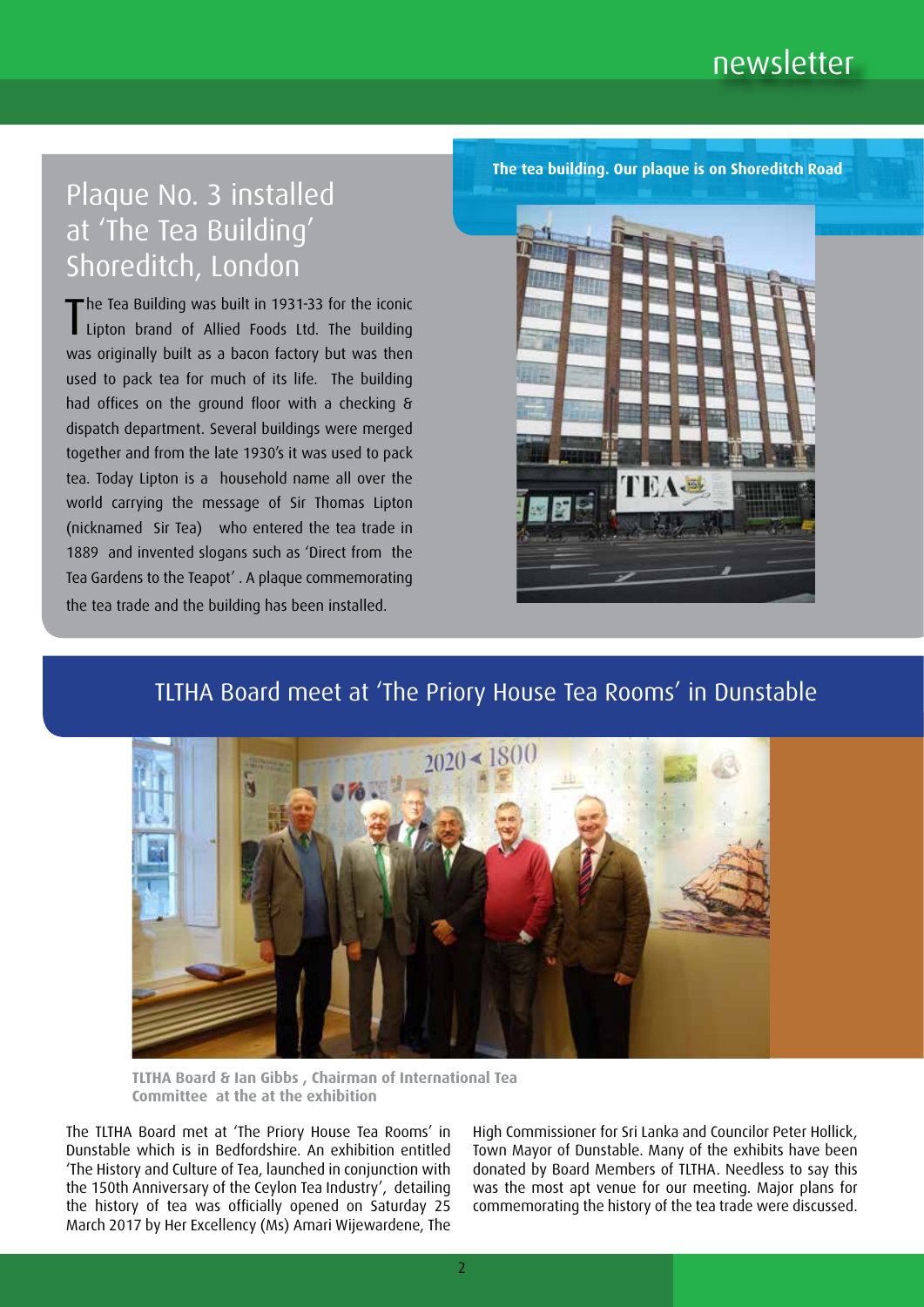# newsletter

#### 'Plaque No. 2 at the Plantation House



**Ian Gibbs, Chairman of International Tea Committee, Ranit Bhuyan and Mike Bunston (The 3 Wise men! ) after our meeting at Plantation Place.**

'Plantation House' stood where 'Plantation Place' is today. This was the focal point of the world's tea trade. Britain controlled 85 % of the world's tea trade through tea growing companies, packeting companies, tea brokers etc. 'Plantation House' was built in 1936 to house all the tea companies active in The City at one location. Over 250 tea companies operated in The City till 1970. All of them were connected in some way to 'Plantation House'. It was the 2nd largest commercial building in London. It covered a full block with the combined address of 26-38 Fenchurch Street, 1-16

Mincing Lane, 23 Rood Lane & 60 Great Tower Street. It had its own auditorium known as the 'Bunting Auditorium' used for tea and rubber auctions from 1936 to 1970. The building was designed by the famous architect Albert W. Moore & Sons. It was conceptualized & funded by 'J.J' Bunting of Bunting & Co, who was known as the 'King of Tea'. Built in 1936, Plantation House was substantially extended in 1951. It was demolished in 2001 to make way for the Plantation Place development. The building was cut into two with Plantation Lane inbetween. The 'Royal Institute of British Architects' (RIBA) honours it as one of the iconic buildings and also the replacement which is

Plantation Place. The tea trade is very proud of both buildings and the fact that the name was retained for posterity and history. The building holds a very special place for all in the tea industry and community including grandchildren of the tea stalwarts. Our efforts to get a plaque up at the iconic Plantation Place continue. Mike Bunston & Ranit Bhuyan of TLTHA along with Ian Gibbs, Chairman of The International Tea Committee attended a meeting at The Plantation Place. We hope to be successful.

## Plaque No. 4 at 'Sir John Lyon House' London

St. John Lyon House, 8 High Timber St, London EC4V 3PA, UK, on the banks of the Thames housed several tea companies. It was the auction centre from 1971 to 1990. After all the tea companies left, the building was made into a residential premises. The owners

wish to refurbish the building and retain its old tea heritage. So do the residents. TLTHA have been in contact with the residents and the contractor and have received very encouraging responses. We expect the plaque to be up this Sept.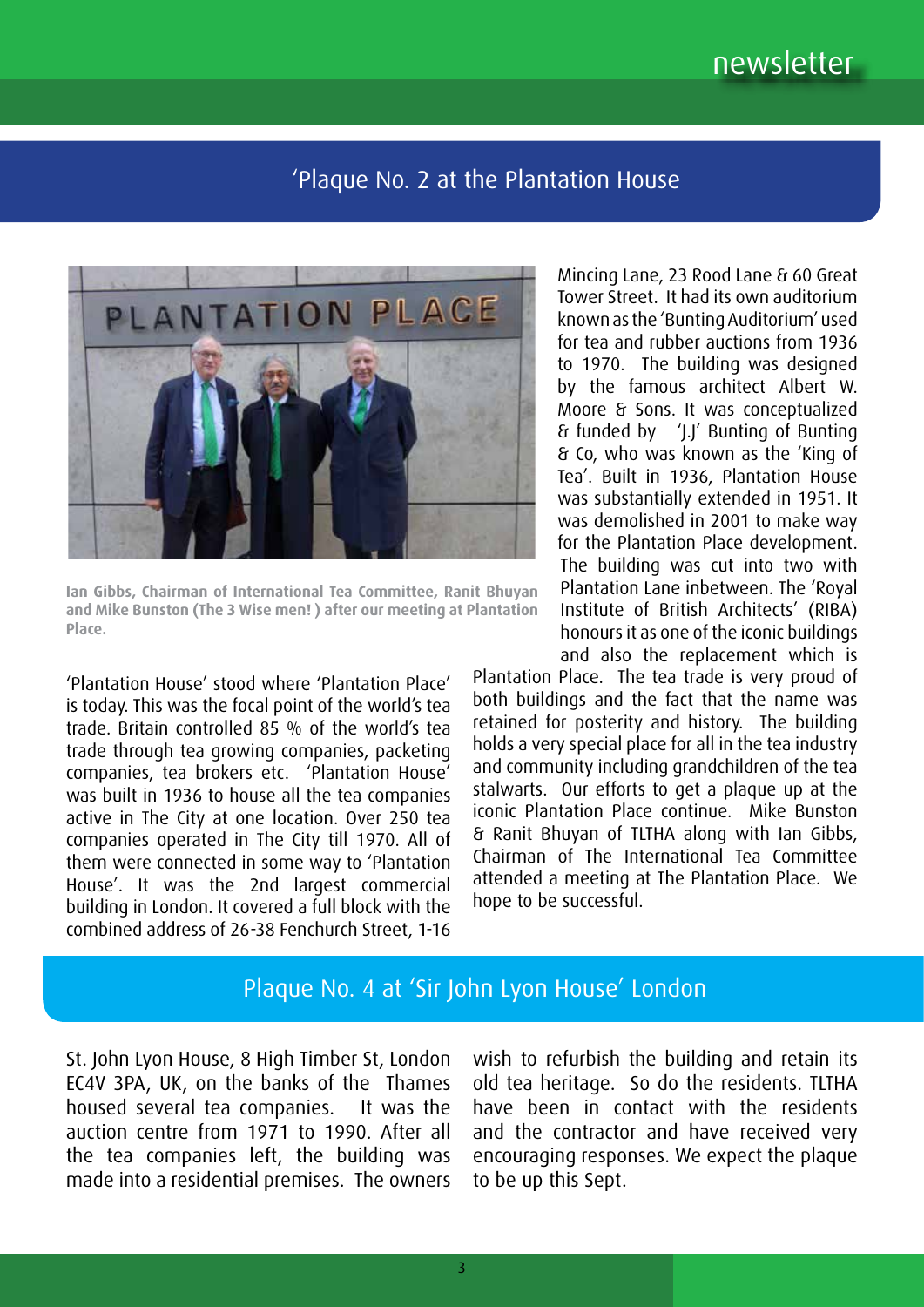# newsletter

## 'Tea expedition' around the City Of London



In the course of research TLTHA have come across records of the tea trade in the City. There were 126 tea grower companies in 1897, which peaked to 341 in 1933 and then 239 in 1969. There were 75 tea brokers in London. London itself had 44 tea warehouses. It is estimated that there were around 20,000 tea merchants in the UK. The tea auctions were conducted at the East India House at Leadenhall Street (1680 to 1835 ), then the Commercial Salerooms on Mincing Lane (1836 to 1935 ) and then at its peak at Plantation House (1936-1970) . In 1897 the investment in tea in just India & Ceylon was £ 35 Million! The Auctions, then moved to St. John Lyon House (1971 to 1990), and finally at 'The London Chamber of Commerce' (1990 to 1998).

After the exit of the tea trade from The City, those that were involved have not gone back to even visit. There were no friends to meet or anyone in the tea trade. 20 years have gone by and TLTHA decided that it was time to lead a 'tea expedition' into The City to rediscover our tea bush roots. This was done by Ranit Bhuyan a Board Member from

Assam and assisted by Alistair Sawyer of Chichester and Ruwantha Karunaratne (Ru) who is an old City of London hand in banking. Alistair is a 'tea evangelist' and is from Chichester, famous for the Hawthurst Gang who smuggled tea into Britain (more on this later). Ru is from a family of tea estate owners in Ceylon / Sri Lanka. An apt combination of Assam tea along with Ceylon being poured into a British cup (Alistair), so to speak. On a bitterly cold 19th of November 2017, the three tea men met outside St. Paul's Cathedral and visited all the 'tea streets' and documented with photos the old tea buildings and those that have replaced them. 'The Gherkin' is now on the old Jorehaut Tea Co., HQ building site. St. Mary's Axe does not exist any longer. St. Helen's Place has also changed drastically. 'The Cheese Grater' building on Leadenhall St., is also on old tea company sites. The tea expedition concluded at 'Plantation Place' which is the building that replaced 'Plantation House'. Our findings will go into a map for a 'tea walk'. We share images of the tea walk and the team on the job.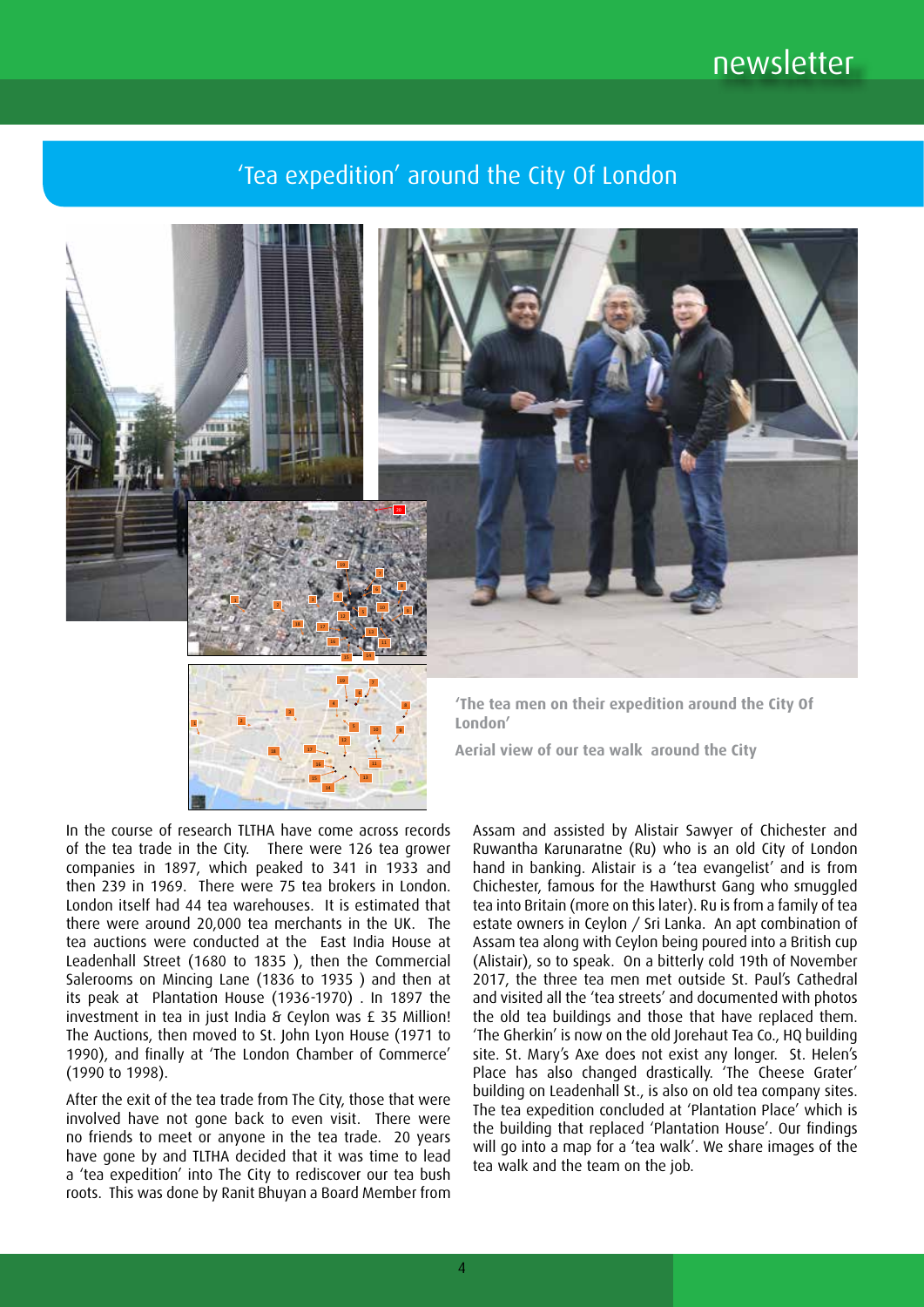# The Dunkirk of The East / Far Eastern Dunkirk



 **Graves of tea garden labourers in Upper Assam who gave their lives for the Dunkirk of the East**

The film 'Dunkirk' was released in 2017 to appreciative<br>reviews and being viewed by a generation that was not reviews and being viewed by a generation that was not born during The War. Unknown to many is 'The Dunkirk of The East or Far Eastern Dunkirk'. TLTHA have researched it and it makes fascinating reading. The Japanese invaded British-held Burma in 1942. Thousands of civilians, military men, women and children had to walk thousands of miles into British India. It's a story rarely told, despite being one of the most difficult, desperate mass evacuations in human history. Astonishingly, some 220,000 refugees survived the harrowing journey, of up to 300 miles long; 4,268 are recorded to have died en route, from sickness, exhaustion, malnutrition, starvation or drowning – although the true death toll will never be known. During that winter, the Allies offered assurances to those in Burma there would be aeroplanes, or at least boats, for the evacuation, and many thousands did leave this way. But after the fall of Rangoon in January 1942, sea routes were closed. Then the Myitinka aerodrome – many people's last hope – was bombed out of action. The only option was to walk to India.

The tea industry along with the Indian Tea Association came forward to assist. The tea gardens lent 80,000 men. Planters and their wives gave up all their time to be present to take care of the refugees from Burma. There are harrowing tales of pain and hardship and death. Planter's wives cooked food and learnt first aid. Planters themselves gave logistical support and were there to receive and take care of the refugees. There is quite a lot to write about so we will mention only three tea planters.

Col. A H Pilcher CIE, MC, Manager at Khowang T.E., was called upon in February 1942 to lead 80,000 people from the tea industry to build the Dimapur/Kohima/Imphal/Tamu road (161 miles long through the jungle) in 8 weeks by May 1942. The amazing contribution made by the Assam Branch Indian Tea Association (ABITA) in providing the 80,000 labour force is not remembered today. This was done at incredibly short notice in, initially to evacuate the 14th Army & civilians fleeing from Burma into India. Col. A. H. Pilcher rose to the occasion with his military background. The road was built, refugee camps were set up and airfields were later laid. Julian Pilcher (himself born in Khowang T.E.) the son of Col. A H Pilcher has copies of letters of appreciation from Lord Mountbatten and Field Marshal William Joseph Slim.

Gyles Mackrell who spent most of his life in Assam, where he was working as an area supervisor for Steel Brothers, a firm growing and exporting tea , was called upon to be part of the rescue effort. He had commanded the Planters TA Regiment, The Assam Valley Light Horse. In 1942, Mackrell mounted an operation to save refugees who were trapped by flooded rivers at the border with India using the only means available to get them across – elephants. He knew the terrain, spoke fluent Assamese, employed his own 'mahouts' and conducted the rescue. He saved more than 200 lives. He was awarded the George Gross. His story is well documented and kept at Cambridge University.

Alexander Beattie, the Manager of Woka Tea Estate, who with the help of several other planters and their wives; ensured that fresh food and tea was available for those coming in. He went into detail to even get Hindoo and Mohammedan cooks for the refugees who would only eat food cooked by their own. Mr. Beattie was the camp commandant looking into every detail. He always had a kind word and also had a pocketful of sweets for the refugee children. Unknown to others who were helping out Alexander Beattie was very unwell and this lead to typhoid. He died soon after. He gave his life for the refugees.

Nothing is mentioned about this great evacuation and the role of the tea industry. All that remains is a simple cemetery in Upper Assam and unmarked graves.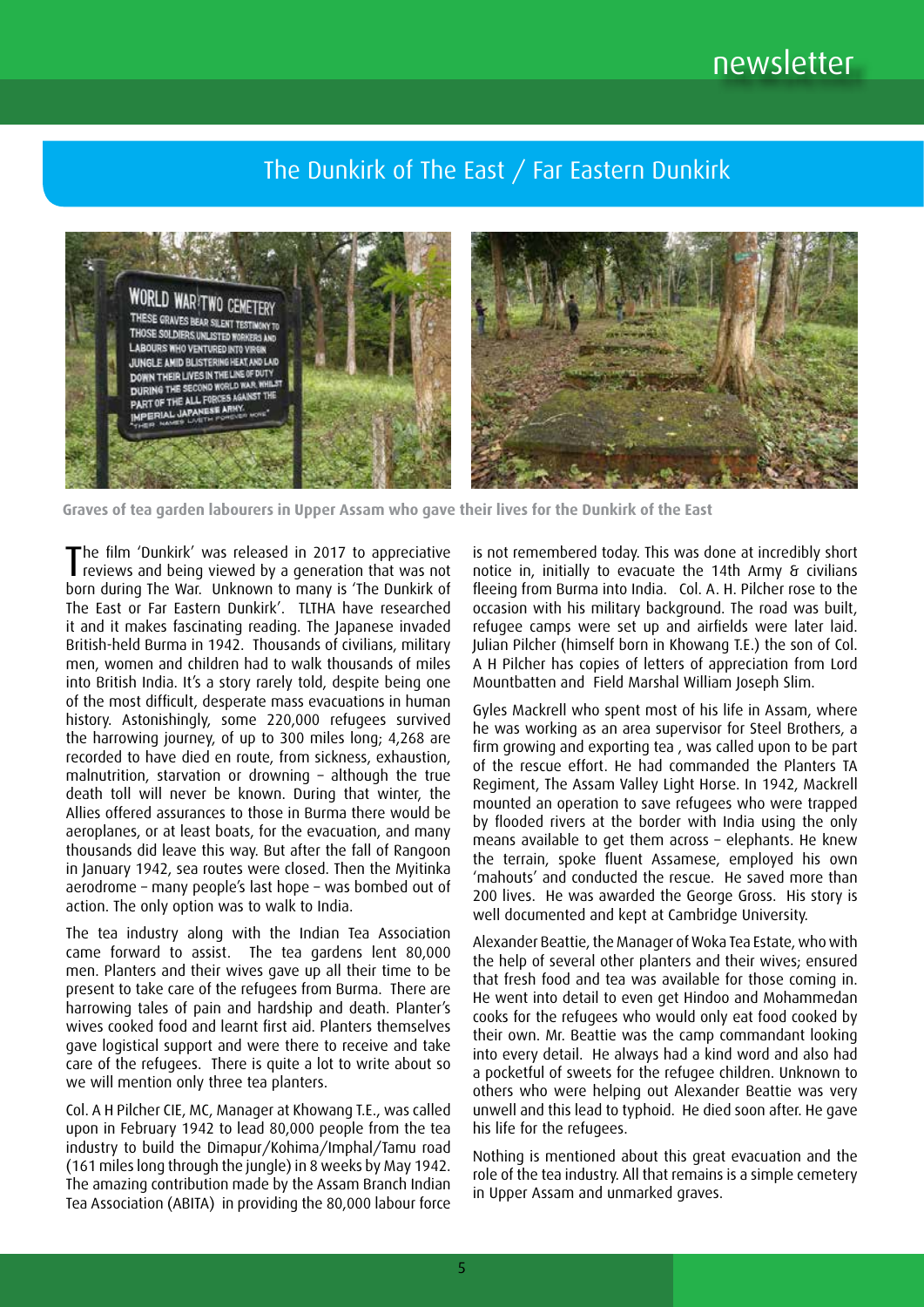# newsletter

#### United British Tea & Coffee Blenders Association Ltd.



**Tea Caddy from United British Tea and Coffee Blenders Association Ltd.**

TLTHA were given a 100 year old tea chestlet (commonly called a tea caddy) packed by United British Tea & Coffee Blenders Association Ltd. 3 Great Winchester Street, London EC 2. It's remarkably in good condition destined for a future museum. The address now houses banks in The City. There is not much information available on this tea company except for a 1937 gazette notice.

## MOKATE S.A.



Ms. Sylwia Mokrysz, Board Member of Mokate got in touch with TLTHA and extends their support. Mokate was established in 1900. Mokate is one of the largest tea companies in Europe exporting to over 40 countries. They have a very old connection with Thompson Llyod & Ewart Ltd., the world's oldest surviving tea brokers. Ms. Sylwia Mokrysz is a Member of TLTHA and has made a handsome donation. We are indeed grateful for her support of tea history.



# F. Hoffman La Roche

**Fritz Hoffmann-La Roche (24 October 1868 – 18 April 1920 ) was the founder of Hoffmann-La Roche Ltd.**

TLTHA proudly assisted Mr. André Hoffmann of the Roche Group trace his ancestral tea holdings in Sri Lanka. Roche Group is a Fortune 500 company. The Roche family owned the Opalgalla Group of tea estates in Ceylon from 1914-30. The Roche Archives are very pleased to receive this information and Mr. André Hoffmann is planning a visit to his ancestral properties. Mr. Alexander Bieri, the Curator of the Roche Archives has been very helpful in assisting TLTHA. Incidentally tea was sold through pharmacies in the 17th and 18th centuries.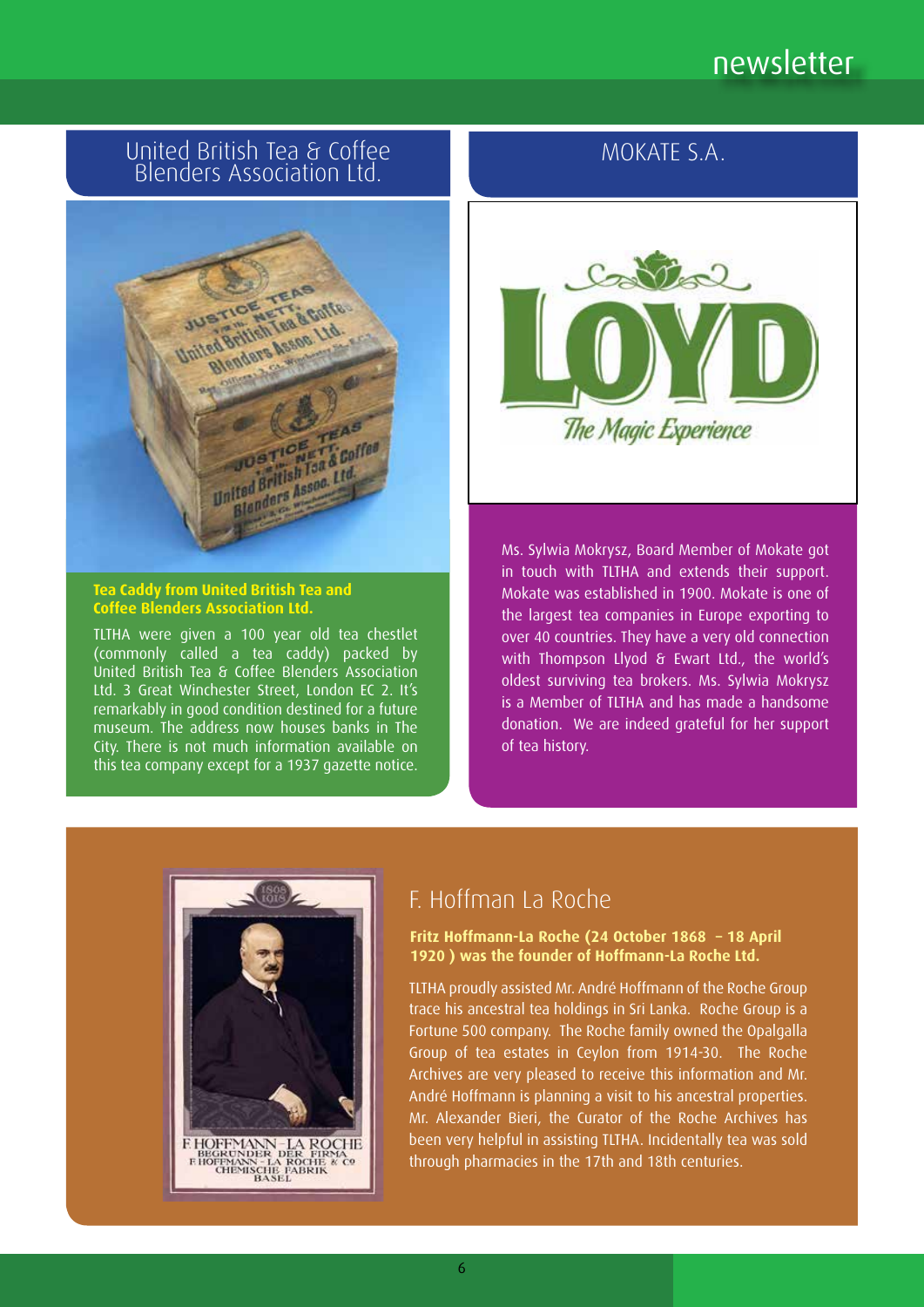TLTHA acquires images of tea company share certificates from 1861 to 1973



We are grateful to Mr. David Barry for his kind donation of images of tea company shares from 1861 to 1973. He kindly donated 122 images. This is an important part of tea history. Tea estates started with the pioneers around 1835. Around 1861 companies in London and Scotland stepped in to take over these proprietary gardens and make them into companies. Shares were then issued.

### Former Typhoo Tea factory in Digbeth to become university campus



In a £ 200 million makeover, The Typhoo factory at Birmingham will soon become a digital hub and a university campus. The site was one of Birmingham's most prominent landmarks for decades, with tea production continuous from the 1930s until its closure by then owners Cadbury Schweppes in the late 1970s. Typho image from their website. Check out the old photos at : http://www.ukurbex.co.uk/typhoo-tea-factory-birmingham/

**Terry Lewis with the Mazawattee Rolls Royce**

## The Mazawattee Rolls Royce



Terry Lewis of Queensland , Australia got in touch with TLTHA about a Rolls Royce that he owns. This was after he read an article on Mazawatee Tea by our Member Alan Davis. The 20 HP Rolls Royce (he calls her 'Alice") was bought new by Joseph Alexander Densham , an owner of Mazawattee Tea Co. in April 1926 .He sold the car in 1933 when it then came to Melbourne, Australia. The next owner after Joseph **Terry Lewis with the Mazawattee Rolls Royce**

Alexander Densham was a lady who was charged with bribery of government officers and tax evasion. When sold in 1939, the third owner shot a man stealing a jar of sweets from his shop! The fourth owner, was the son of a famous aviator and became a well-respected heart surgeon. It was driven until the 1940's and then allowed to deteriorate until the 1960's when it was rescued from a field in 1972 it was given a full restoration and new lease of life. Terry remarked 'Joseph Alexander Densham has long been the "mystery first owner" while Rolls Royce have excellent records showing a JA Densham of Wallington as the purchaser, but who was he? The local County Council vehicle registration records for that period have been destroyed'. Trying a variety of Christian name combinations on the internet eventually gave clues and the link to the Densham family and Mazawattee Tea.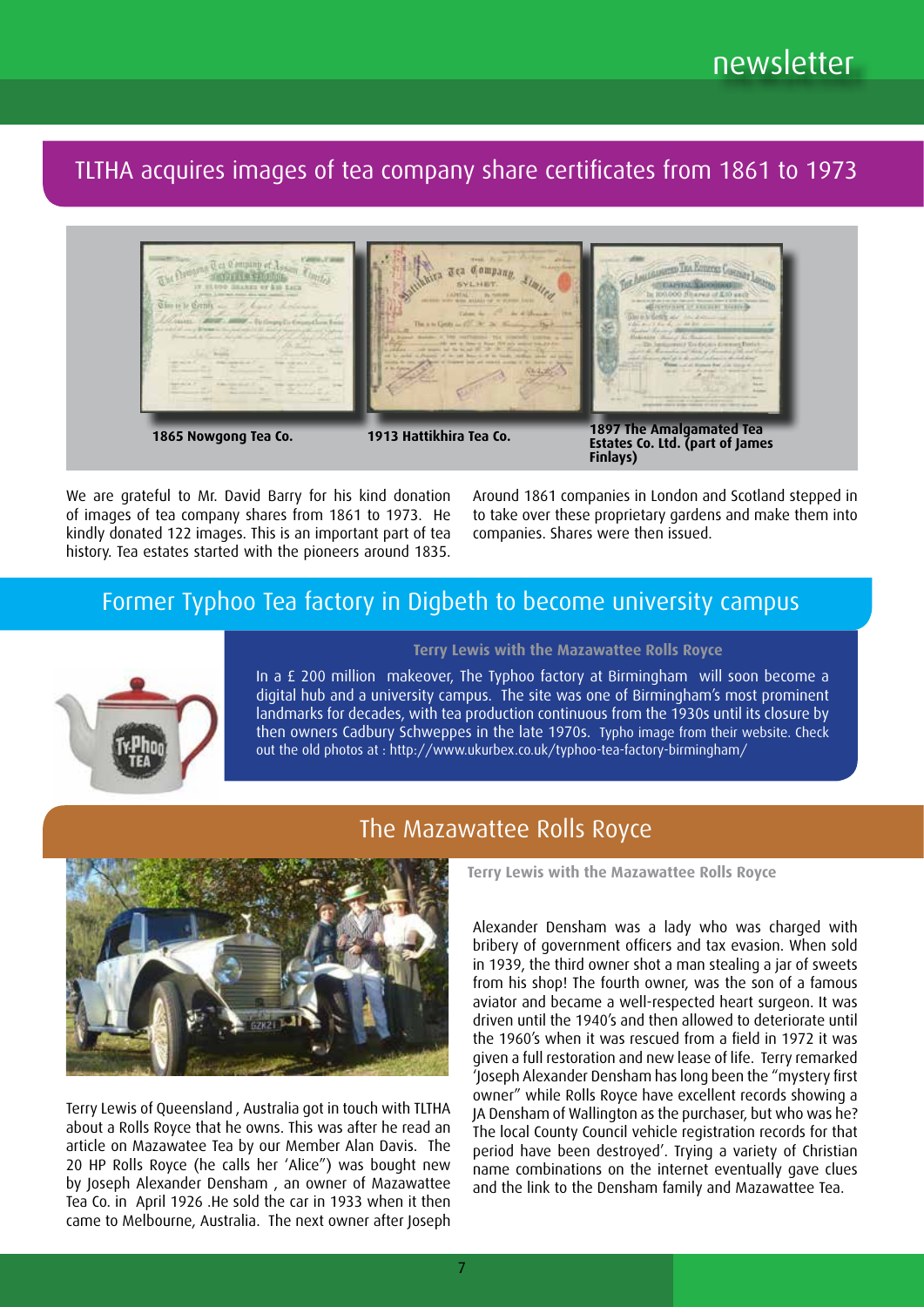

# David Lloyd Pigott Tea Company

**Tea Sample envelope of David Llyod Pigott Tea Co.**

Charles F Pigott BA hons. (Arch); AA dip., has come forward to assist TLTHA with all its planned installations in The City. Charles is the only surviving son of Richard Pigott and part of the heritage of the David Lloyd Pigott Tea Company that played an enormous part as a family in the history of tea in London. Charles remembers the times as a young man when he briefly worked between the factory in Tooley Street and the offices at Battlebridge House. It's believed that it was the oldest family run business at one time. David Lloyd Pigott passed away in 1981. David Lloyd Pigott and Company of London, tea and coffee merchants also had offices at 32, 34, 35, 37 and 38, St. Mary-at-Hill, London, and E.C.3. You can imagine the size of the company . In and Eleist Troo can imagine the size of the company time.<br>1960 a book entitled 'Two centuries. The story of David Lloyd Pigott and Company of London, tea and coffee merchants, 1760-1960' was released. A sample envelope

### O. Kees & Company

Martin MacLeish got intouch with TLTHA. His Father worked with O. Kees and Co. , between 1935 and 1965 based in Ibex House in the Minories. The company was involved in physical commodities trading involving mainly tea from China, India and Ceylon. Martin seeks further information on the Co. TLTHA are trying to assist him. These great tea companies are no longer existent and TLTHA wishes to record their history. Should you have any information on O. Kees & Co., do get in touch.

.....The film 'Thomas McMeekin's Tea Times' – Andrew McMeekin traces his Grandfather's foot steps into tea....



Stirring to the stirring of the stirring of the state of the state of the state of the state of the state of the state of the state of the state of the state of the state of the state of the state of the state of the state

Thomas McMeekin. Thomas McMeekin **Andrew McMeekin** 



Andrew McMeekin.

Andrew McMeekin the great grandson of the tea pioneer Thomas McMeekin produced and directed the film. Andrew traces the story of Thomas McMeekin's history in tea from present day Bangladesh to London. Thomas present asy bangiaacsin to conson: momes<br>McMeekin set up and managed many of the key tea gardens in the Sylhet area. From his beginnings in Kew gardens in London Thomas McMeekin had gone to India, moving to Sylhet in 1869. He went on to acquire his own tea gardens. In his time he owned Patrakola, Kurmah and Madrapore gardens, known as the 'trio-estates', as well as Allynugger amongst others. Andrew joined TLTHA as a Member. We are very pleased to have him on board. The film 'Thomas McMeekin's Tea Times' can be viewed on YouTube. of filming muneekiit set up anu managed and choics, as well as n person and a photographer is not

Heritage Trust Menu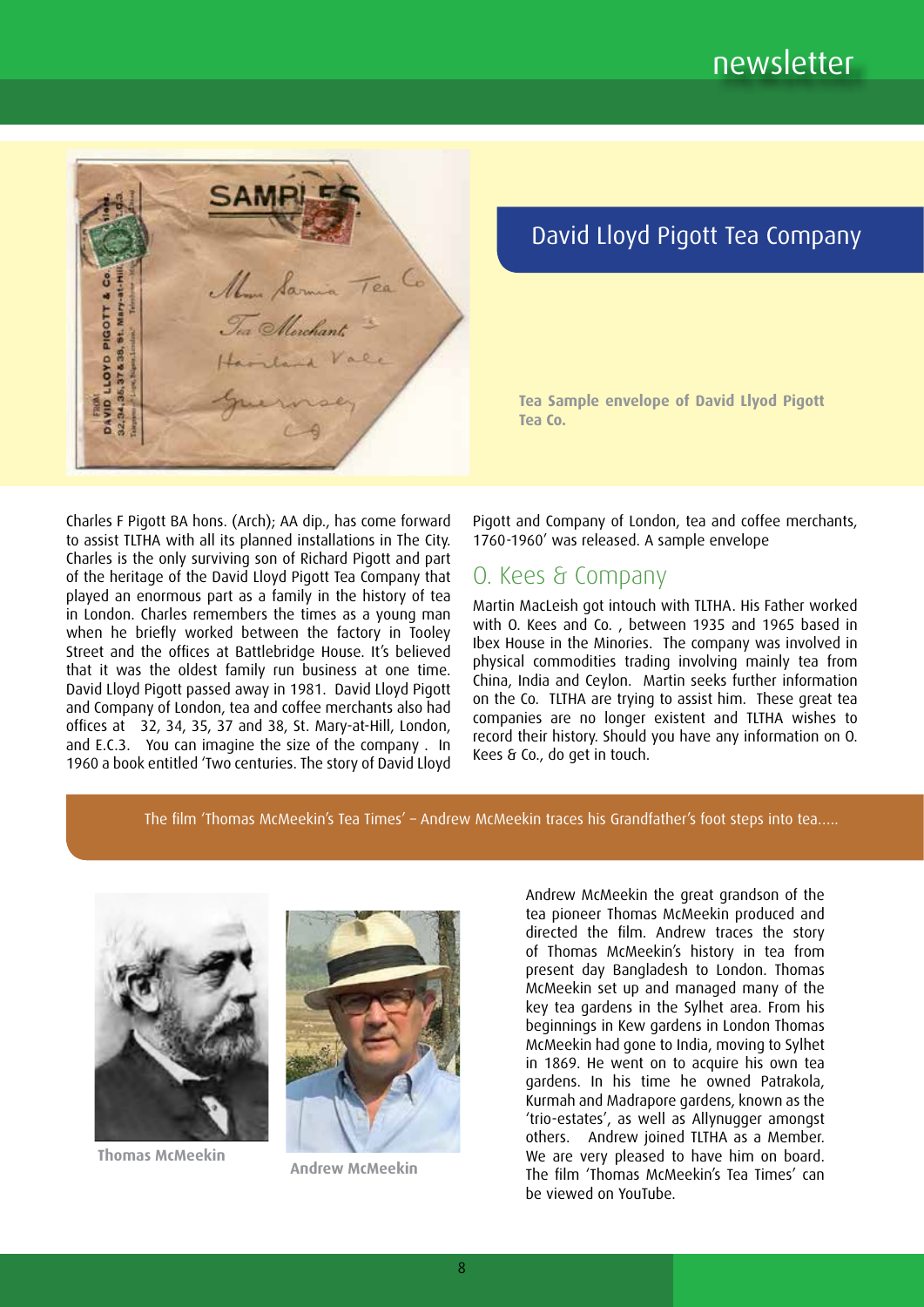

**Sir Samuel Davidson**

Sir Samuel Davidson , K.B.E., was the famous tea machinery manufacturer from Belfast. In 1864 he travelled to Cachar to join a tea company. He took up the post of assistant manager on a tea estate in Cachar, India, subsequently becoming manager and sole proprietor. He soon realized the inadequacy of the primitive methods then employed, and experience, combined with his inventive genius, suggested the adoption of mechanical apparatus for drying the tea leaf at the plantations. He gave up tea planting and returned to Ireland, where he founded the Sirocco Engineering Works, Belfast, in 1881, and evolved a complete range of mechanical appliances for every process employed in the production of tea. Not being satisfied with the centrifugal fans then in use, he carried out experiments and brought out the wellknown "Sirocco" fan. The works were started with one small workshop and seven workmen and then

to 1,000 men in well-equipped works. When his son and heir James, who had been groomed to inherit the company, was killed at the Somme Samuel's health began to decline and his son in law Frederick Maguire who was already a senior manager led the company through the next generation. In 1988, the Davidson Group was acquired by the fan and heat exchanger firm James Howden & Co (established 1854 by the Scottish engineer James Howden) to form Howden Sirocco Limited, today known as Howden UK. Davidson's Sirocco Works were eventually vacated and in 2009 the property was demolished as part of the redevelopment of the Belfast Waterfront. The name of Davidson's former factory continues today in the Sirocco Works Football Club, a team formed in 1924 by works employees which continues to play today in the Northern Amateur Football League. All that remains is a small blue plaque !